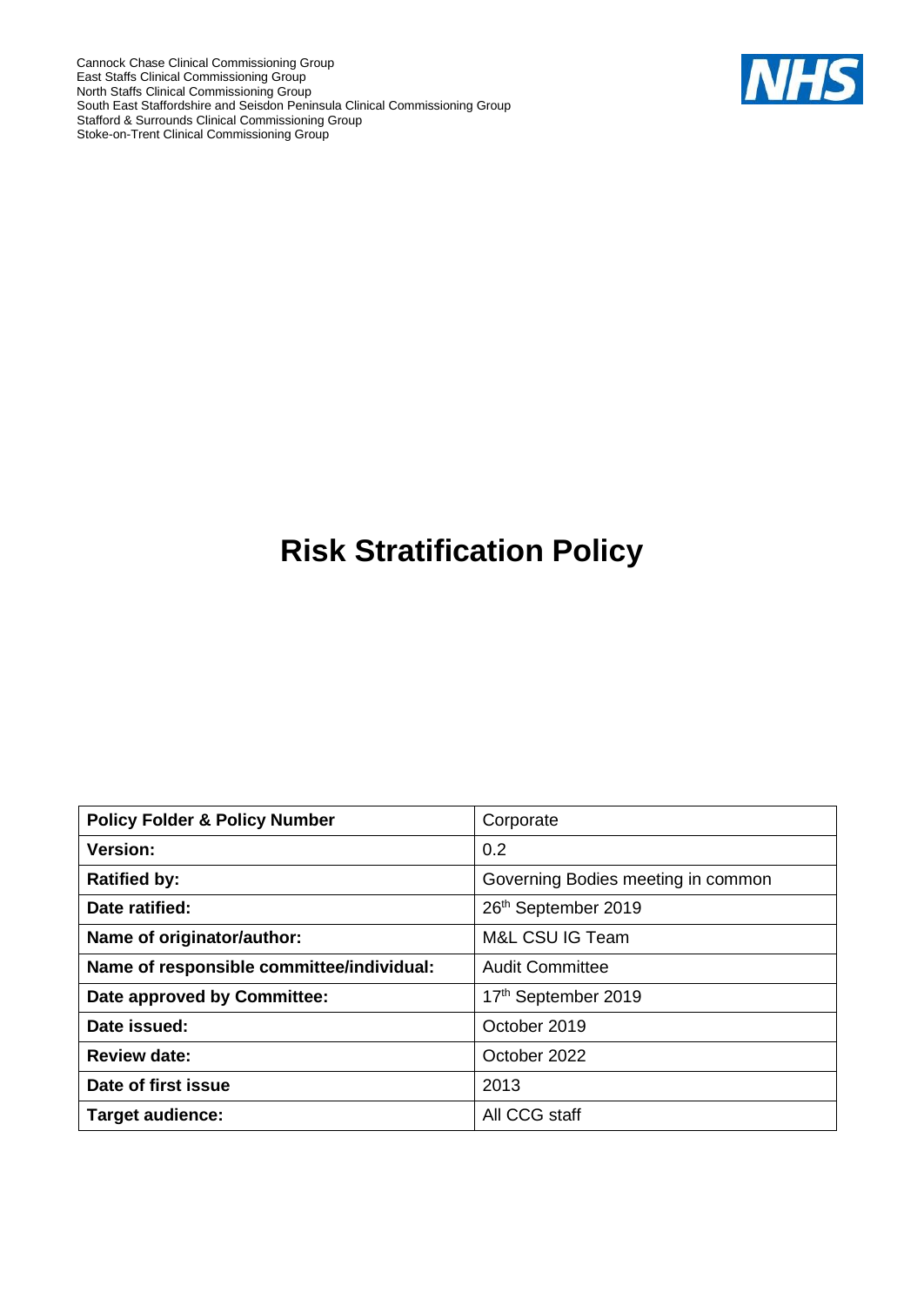

## **CONSULTATION SCHEDULE**

| Name and Title of Individual | <b>Groups consulted</b> | Date consulted        |
|------------------------------|-------------------------|-----------------------|
| MLCSU IG Lead                |                         | 26 <sup>th</sup> June |
|                              |                         |                       |

## **APPROVALS AND RATIFICATION SCHEDULE**

| <b>Name of Committee approving Policy</b> | <b>Date</b>                     |
|-------------------------------------------|---------------------------------|
| <b>Audit Committee</b>                    | 17th September 2019             |
| Governing Bodies Meetings in common       | 26 <sup>th</sup> September 2019 |

## **VERSION CONTROL**

| <b>Version</b> | <b>Version/Description of amendments</b> | <b>Date</b>  | <b>Author/amended by</b> |
|----------------|------------------------------------------|--------------|--------------------------|
| 1.0            | Policy aligned across all six CCGs       | 20 June 2019 | <b>Tracey Revill</b>     |
|                |                                          |              |                          |

## **IMPACT ASSESSMENTS – AVAILABLE UPON REQUEST**

|                                   | <b>Stage</b>                                 | <b>Complete</b> | <b>Comments</b>                                   |
|-----------------------------------|----------------------------------------------|-----------------|---------------------------------------------------|
| <b>Equality Impact Assessment</b> |                                              | 25 July 2019    | Approved at Stage 1 no<br>need for further action |
| Quality Impact Assessment         | N/A                                          | N/A             | N/A                                               |
| Privacy Impact Assessment         | Advised by IG team that this is not required |                 |                                                   |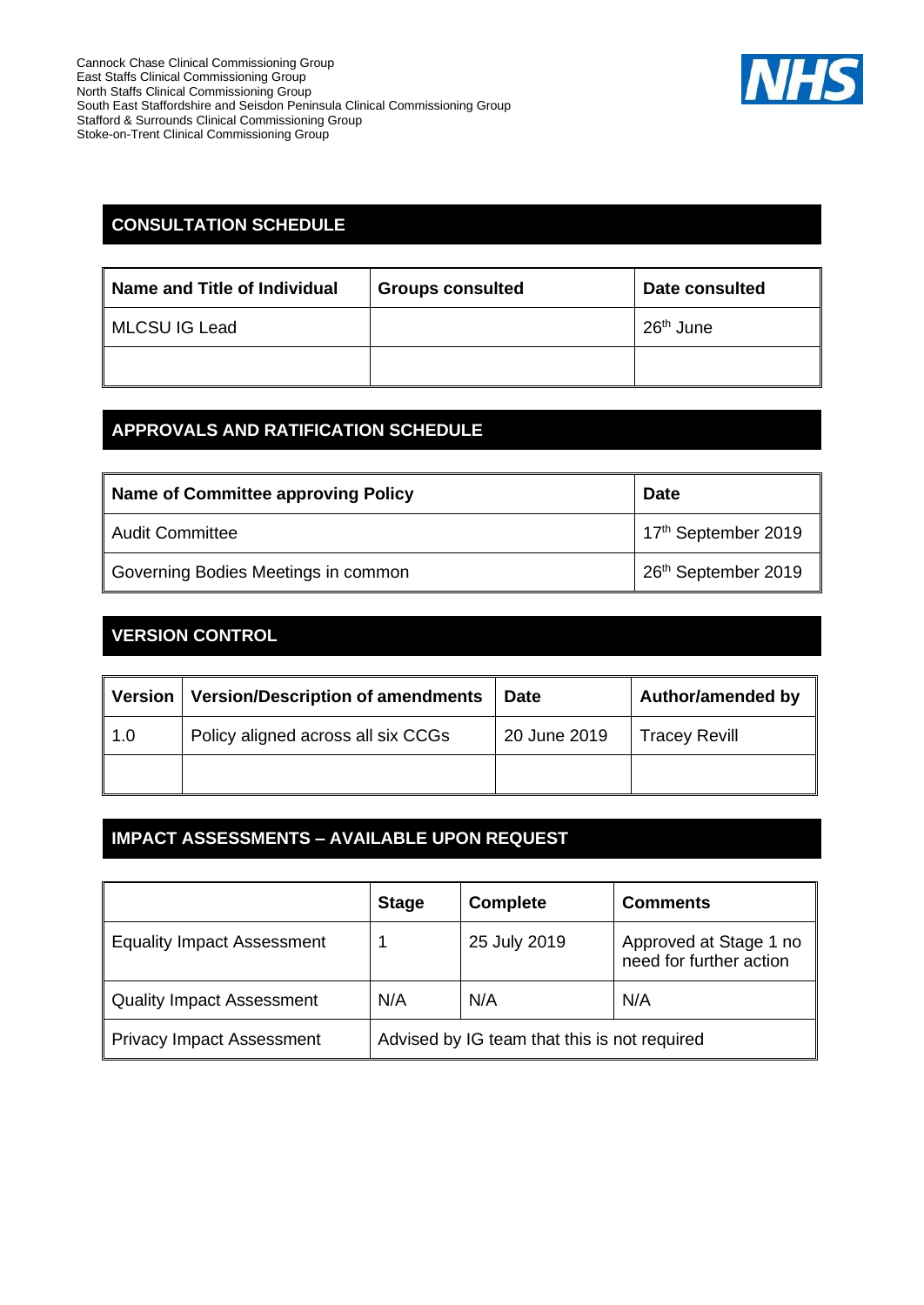

## **Contents**

| 1.0               |                          |                                                                   |             |
|-------------------|--------------------------|-------------------------------------------------------------------|-------------|
|                   | 1.1                      |                                                                   |             |
| 2.0               |                          |                                                                   |             |
| 3.0               | 3.1                      |                                                                   |             |
| 4.0               | 4.1<br>4.2<br>4.3<br>4.4 | CCG Facilitators and Locality Development Managers  4             |             |
| 5.0               | 5.1<br>5.2               |                                                                   | 5           |
| 6.0               | 6.1<br>6.2               |                                                                   | 5<br>5<br>5 |
| 7.0               |                          |                                                                   | 5           |
| 8.0               |                          |                                                                   | 5           |
| <b>Appendix 1</b> |                          | Risk Stratification Assurance Statement - Checklist, CCG response | 6           |
|                   |                          |                                                                   | 10          |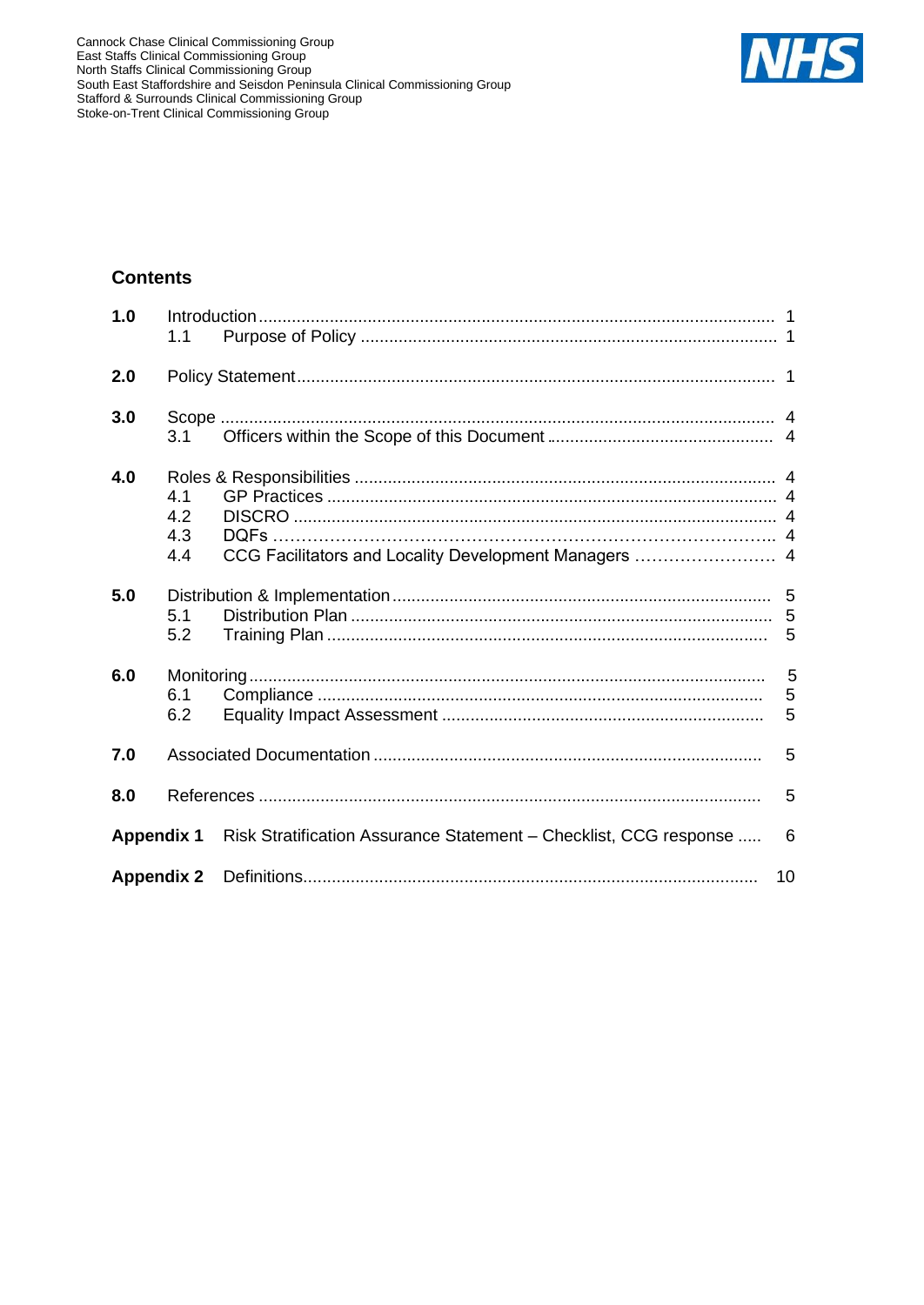## **1.0 Introduction**

#### **Purpose of Policy**

This policy provides the organisation with the actions agreed necessary to ensure that Risk Stratification is undertaken in line with current legislation.

The required actions are set out in the document 'CAG 7-04(a)/2013 compliance for CCGs published by NHS England:<http://www.england.nhs.uk/ourwork/tsd/ig/risk-stratification/> and are included in summary by this policy and responses set out in Appendix 1.

#### 1.2 **Risk Stratification**

Risk stratification tools have had a profound impact on the delivery of health services across the developed world. These tools use relationships in historic population data to estimate the use of health care services for each member of a population. Risk stratification tools can be useful both for population planning purposes (known as "risk stratification for commissioning") and for identifying which patients should be offered targeted, preventive support (known as "risk stratification for case finding").

#### 1.3 **NHS England's position statement**

NHS England encourages CCGs and GP practices to use risk stratification tools as part of their local strategies for supporting patients with long-term conditions and to help prevent avoidable unplanned admissions.

As part of the 2013/14 GP contract, NHS England introduced a new directed enhanced service (DES) that promotes the use of risk stratification tools for identifying and managing patients who are chronically ill or who are at high risk of emergency hospital admission. GP practices choosing to take up this DES may elect to work collectively through their CCG to commission risk stratification tools. In this case, the risk stratification tool would be used to help identify patients at high risk of unplanned hospital admission (risk stratification for case finding).

NHS England has asked CCGs to take the lead in agreeing the details of the risk stratification DES with their participating GP practices so that the arrangements support the CCGs' wider strategy for patients with long-term conditions.

CCGs may themselves commission risk stratification services to support commissioning decisions more generally (risk stratification for commissioning). In this case, knowledge of the risk profile of a population can be useful for:

- commissioning wider preventive services and for promoting quality improvement across member practices.
- In both cases, CCGs need the support and agreement of their member GP practices if risk stratification is to be conducted most effectively.

#### **2.0 Policy Statement**

- 2.1 The organisation will implement the requirements of the Risk Stratification Assurance Statement through actions set out below.
- 2.1.1 Information Sharing Agreements will be drawn up and agreed between partners involved in the Risk Stratification Process. This will include the CCG, GP practices, other providers and the CSU or/and the Risk Stratification Supplier.
- 2.1.2 A Privacy Impact Assessment will be completed by the CCGs as per the Information Commissioners Office's (ICO) guidance. This may be undertaken jointly by all partner organisations involved in the risk stratification process.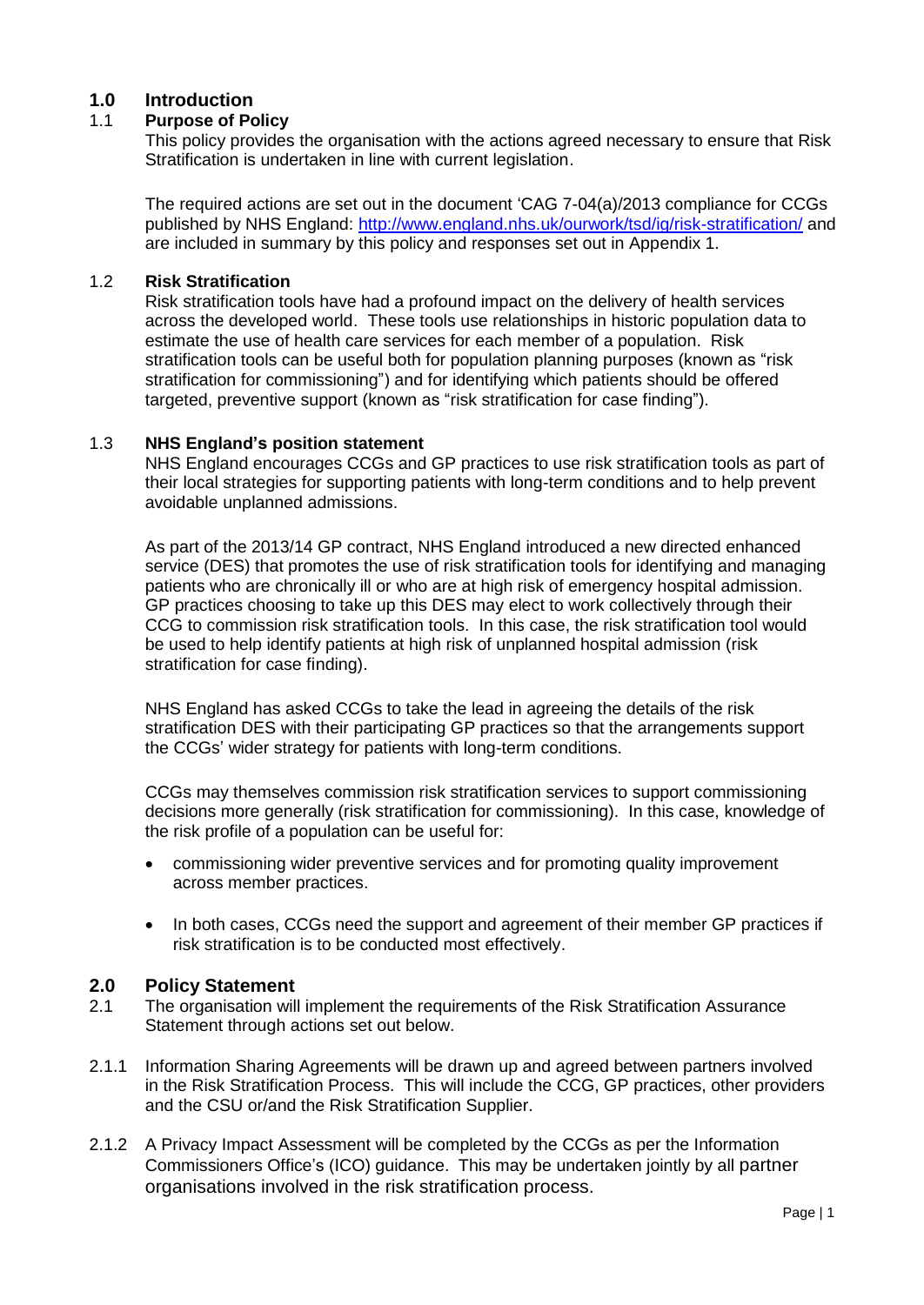#### 2.1.3 **Ethical Review**

Risk stratification is comparable to screening because it uses a population's data to identify individuals that are at sufficiently high risk of a Triple Fail event (such as an unplanned hospital admission) to justify offering a preventive intervention (such as the support of a community matron).

However, any screening test has the potential to cause more harm than good; for example, by exposing patients to false positive and false negative results and for these reasons, strict ethical guidelines are required to safeguard against the inappropriate use of risk stratification. In 1968, The World Health Organisation published ten prerequisites that should be met by any ethical screening program known as the Wilson and Jungner criteria; they have recently been adapted for risk stratification purposes:

- i) The Triple Fail event should be an important health problem.
- ii) There should be an intervention that can mitigate the risk of the Triple Fail event.
- iii) There should be resources and systems available for timely risk stratification and preventive interventions.
- iv) There should sufficient time for intervention between stratification and the occurrence of the Triple Fail event.
- v) There should be a sufficiently accurate predictive risk model for the Triple Fail event.
- vi) The predictive risk model and impactibility model should be acceptable to the population.
- vii) The natural history of the Triple Fail event (i.e., the practices and processes that typically lead to the event) should be adequately understood by the organisation offering the preventive intervention.
- viii) There should be an accepted policy about who should be offered the preventive intervention.
- ix) The cost of risk stratification should be "economically balanced" (i.e., it should not be excessive in relation to the cost of the programme as a whole).
- x) Risk stratification should be a continuous process, not just a "once and for all" occurrence.

Source: Lewis et al., 2013, based on Wilson & Jungner, 196816

- 2.1.4 Following completion of the ethical review the CCGs have selected a suitable risk stratification tool based on the following factors:
	- the adverse outcome to be predicted;
	- the accuracy of the predictions;
	- the cost of the model and its software and;
	- the availability of the data on which it is run.
	- IG considerations

The CCGs will use the Combined Predictive Model, originally developed by the King's Fund, tool for risk stratification.

2.1.5 The GP's will use automated decision-taking and human review with automated decisiontaking, the outputs of the tool are used directly to determine which patients should be offered a preventive intervention.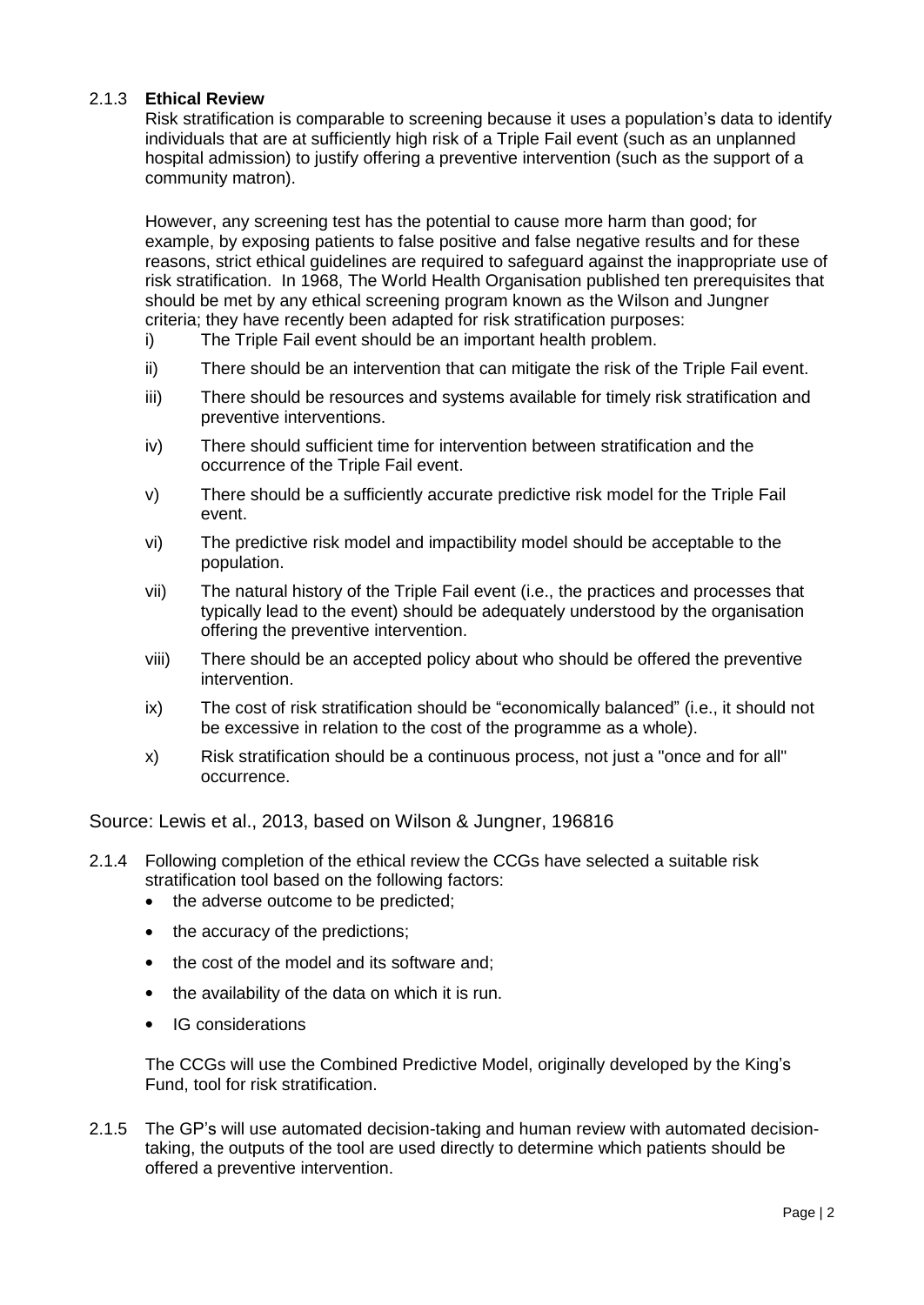With human review, an appropriate clinician, with responsibility for the care of the individual patient, reviews which patients are to be offered preventive services. The decision is based both on the risk stratification outputs and any other information known to them.

2.1.6 The CCGs will develop preventative interventions that will be offered to high-risk patients. GP's will refer patients to preventative services only with their consent.

The use of risk scores will underpin our approach to designing and managing commissioned services for unscheduled and emergency care over the next five years including a joint approach across health and social care and a targeted approach to admission avoidance and a critical part of what the Cross Economy Transformation Team have set out to achieve.

There are a number of clinical uses of the risk stratification data which will form part of current and future planning on admissions avoidance for the CCGs:

- To identify people with highly complex, multiple morbidity and/or frailty who might benefit from MDT support as part of case management and care planning
- To identify and target specific service needs of patient groups
- To identify suitable patients for the caseload of specialist nursing or medical services such as community geriatricians, community matrons or mental health practitioners, or for end of life advance care planning and/or reduce unnecessary unplanned admissions
- 2.1.7 The risk stratification process will be carried out in the following manner:
	- a) Data is received in a "de-identified data for limited access" form (i.e NHS number as the patient identifier) or is pseudonymised on landing; **AND**
	- b) Processing is within a "closed box" with strict role based access control; **AND**
	- c) Re-identification is solely for the purpose of direct care and is available only to those with a direct clinical care relationship with the patient.
	- d) Any publication of data other than in accordance with c. above must be anonymised in line with the ISB Anonymisation for publication standard.
- 2.1.8 The organisation responsible (CSU/risk stratification supplier) for undertaking the risk stratification processing will ensure that a detailed process is written to outline:
	- The secure mechanism for receipt and processing of data within the risk stratification tool
	- Data retention periods and data destruction
	- Audit trails in place and confidentiality audits enabled
	- The minimum data set(s) necessary to be collected and processed
	- Training for staff handling data for purpose of risk stratification
	- Process for reporting breaches identified

A high level procedure based on the detailed process for risk stratification will be included in the Information Sharing Agreement for risk stratification.

2.1.9 A Communications Plan will be developed to ensure that fair processing is in place for all patients and service users to inform them that their data may be used for risk stratification purposes. The fair processing notice will provide: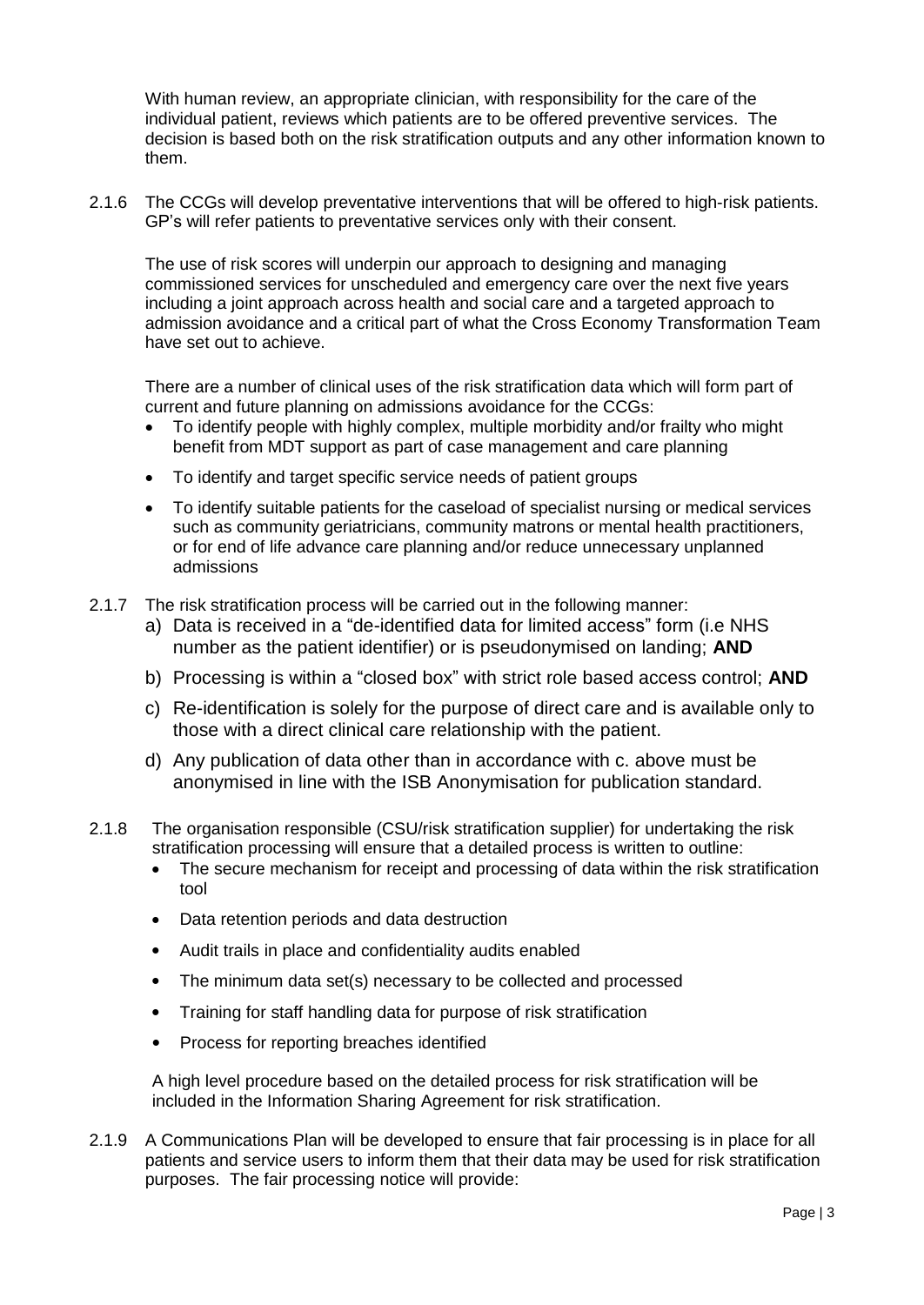- an explanation of risk stratification,
- clarity about who the data controller and data processors are,
- a description of what type of data will be used for risk stratification,
- detail the rights individuals can exercise in relation to this i.e. the right to access their personal data and to object to its use for this purpose and how to exercise this right.
- 2.1.10 A process will be agreed to ensure patient objections can be handled and processed by the GP and CSU/risk stratification supplier.

### **3.0 Scope**

#### 3.1 **Officers Within the Scope of this Document**

3.1.1 This policy will apply to all GP practices within the membership of Cannock Chase, East Staffordshire, North Staffordshire, South East Staffordshire and Seisdon Peninsula, Stafford and Surrounds and Stoke-on-Trent Clinical Commissioning Groups (see appendix)

The following members of staff will have access to the identifiable data to support the clinical management of the patient by the practice staff:

- Data Quality Facilitators (Cannock Chase, East Staffordshire, North Staffordshire, South East Staffordshire and Seisdon Peninsula, Stafford and Surrounds and Stokeon-Trent CCGs)
- Clinical Commissioning Group Facilitators (Cannock Chase, East Staffordshire, North Staffordshire, South East Staffordshire and Seisdon Peninsula, Stafford and Surrounds and Stoke-on-Trent CCGs)
- Locality Development Managers (Cannock Chase, East Staffordshire, North Staffordshire, South East Staffordshire and Seisdon Peninsula, Stafford and Surrounds and Stoke-on-Trent CCGs) DSCRO as the data processor

#### **4.0 Roles & Responsibilities**

#### 4.1 **GP Practices**

- 4.1.1 The risk stratification tool will be made available to all practices to support them in identifying patients at high risk of
	- hospital admission,
	- developing a long term condition e.g. diabetes, cardiovascular disease

#### 4.2 **Data Services for Commissioners Regional Offices (DSCRO)**

4.2.1 The process is 'black box' (closed system) and will be done by the DSCRO, they are part of the MLCSU (but this team is 'seconded' to the Health and Social Care Information Centre (HSCIC), who are the legal processors of all patient identifiable data.

#### 4.3 **DQFs**

4.3.1 To support the implementation of the tool. To support practices to use the tool. To support practices to manipulate the data generated into a usable manner.

#### 4.4 **CCG Facilitators and Locality Development Managers**

4.4.1 To support practices to track patients on the budget manager and practice profiler tools and monitors the pathway of care.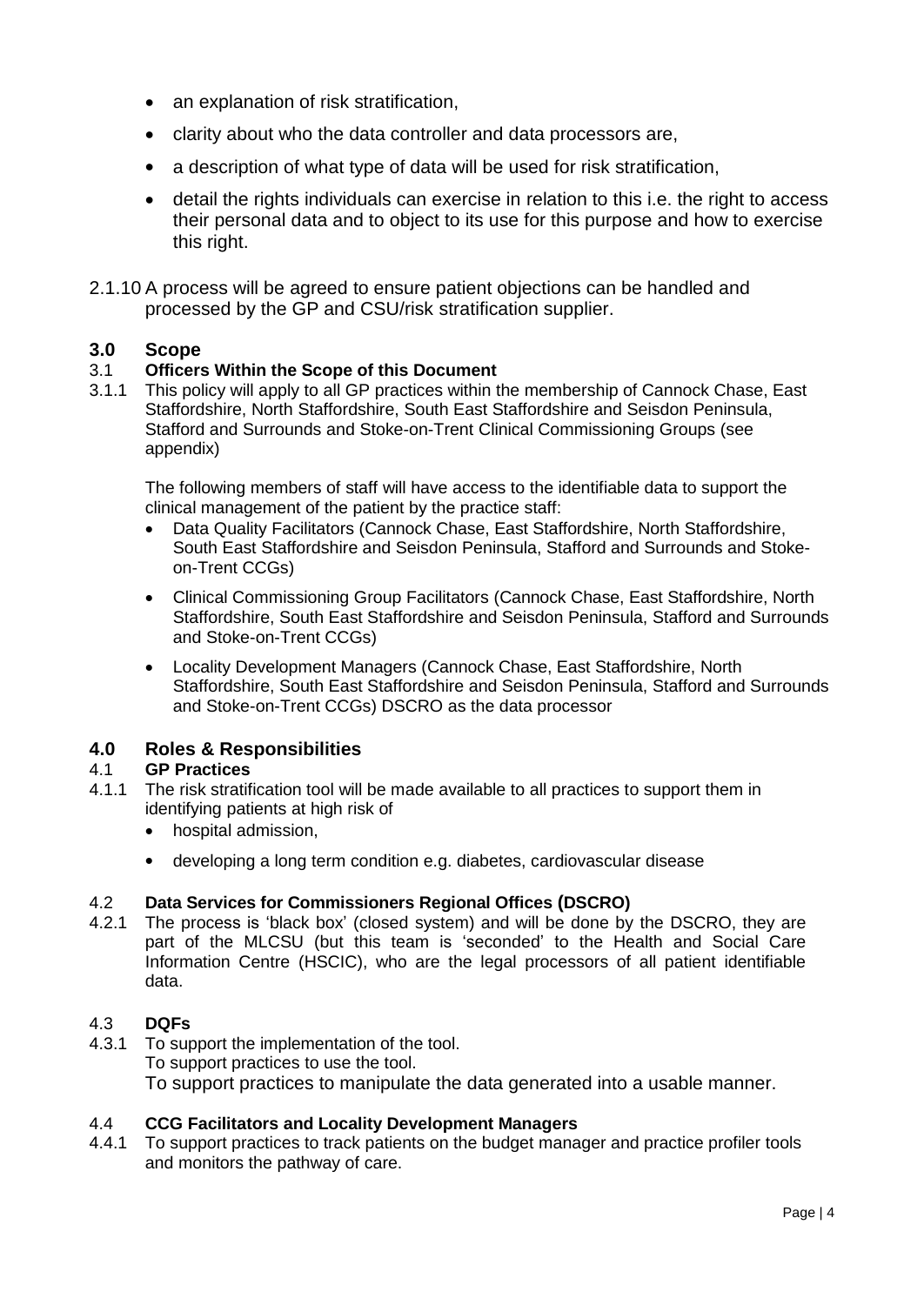## **5.0 Distribution & Implementation**

#### 5.1 **Distribution Plan**

- 5.1.1 This document will be made available to all Officers via the SharePoint and Share Net sites.
- 5.1.2 A global notice will be sent to all Officers notifying them of the release of this document.
- 5.1.3 A copy of the document will be emailed to each practice and a hard copy of the document will be sent to each member practice of the Cannock Chase, East Staffordshire, North Staffordshire, South East Staffordshire and Seisdon Peninsula, Stafford and Surrounds and Stoke-on-Trent Clinical Commissioning Groups

#### 5.2 **Training Plan**

- 5.2.1 A training needs analysis will be undertaken with Officers affected by this document.
- 5.2.2 Based on the findings of that analysis appropriate training will be provided to Officers as necessary.
- 5.2.3 Guidance will be provided on the SharePoint and Sharenet sites site.

#### **6.0 Monitoring**

#### 6.1 **Compliance**

- 6.1.1 Compliance with the policies and procedures laid down in this document will be monitored via the primary care team, together with independent reviews by both Internal and External Audit on a periodic basis.
- 6.1.2 The Director of Primary Care, in conjunction with the Head of Commissioning with responsibility for Primary Care, is responsible for the monitoring, revision and updating of this document.

#### 6.2 **Equality Impact Assessment**

- 6.2.1 This document forms part of Cannock Chase, East Staffordshire, North Staffordshire, South East Staffordshire and Seisdon Peninsula, Stafford and Surrounds and Stoke-on-Trent CCGs' commitment to create a positive culture of respect for all staff and service users. The intention is to identify, remove or minimise discriminatory practice in relation to the protected characteristics (race, disability, gender, sexual orientation, age, religious or other belief, marriage and civil partnership, gender reassignment and pregnancy and maternity), as well as to promote positive practice and value the diversity of all individuals and communities.
- 6.2.2 As part of its development this document and its impact on equality has been analysed and no detriment identified.

#### **7.0 Associated Documentation**

7.1 Reference any NHS England or other documentation that may be linked or related in some way (e.g. forms or detailed operational procedures)

NHS England Risk Stratification Assurance Statement detailing CAG 7-04(a)/2013 compliance for CCGs.

#### **8.0 References**

8.1 Reference any external CCG, NHS England or Midlands & Lancashire CSU documentation that may be linked or related in some way (e.g. acts of parliament) NHS England Risk Stratification Assurance Statement.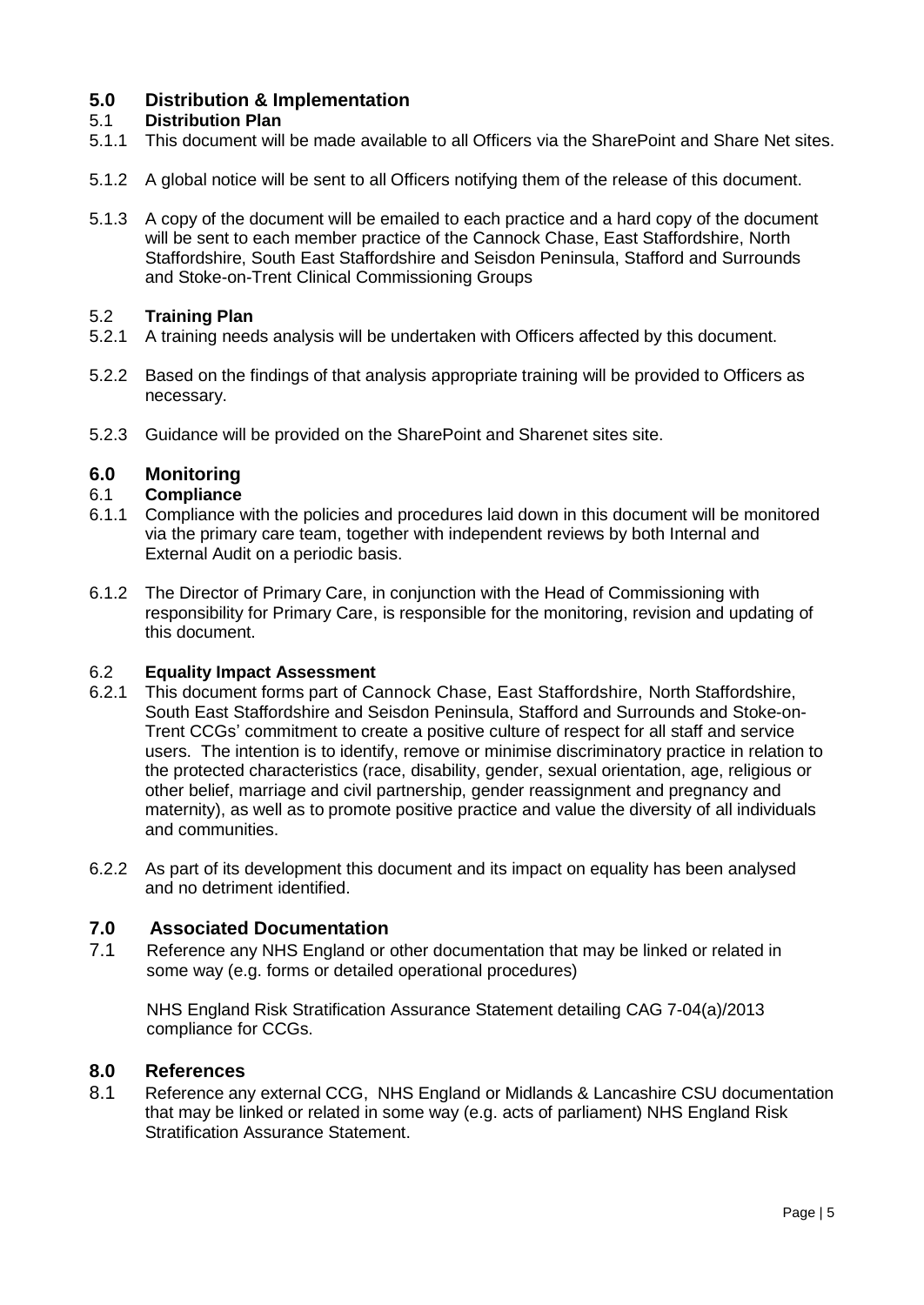### **Appendix 1 Risk Stratification Assurance Statement – Checklist, CCGs response**

Information Governance and Risk Stratification: Advice and Options for CCGs and GPs includes a checklist that organisations conducting risk stratification for case finding are advised to follow. The following summarises the approach of the CCGs to meeting these requirements, answers in bold type;

- 1.0 Develop and implement a risk stratification policy.
- 2.0 Conduct an ethical review to safeguard against unintended consequences, such as the inadvertent worsening of health care inequalities.

#### **A draft Risk Stratification Policy & Ethical Review process is set out in this document**

**The algorithm used by the Risk Stratification provider has been developed and extensively tested by the King's Fund; the model targets those most at risk of emergency hospital admission and who are likely to benefit from interventions in community settings, particularly those with Long Term Conditions.**

[http://www.kingsfund.org.uk/sites/files/kf/field/field\\_document/PARR-combined-predictive](http://www.kingsfund.org.uk/sites/files/kf/field/field_document/PARR-combined-predictive-model-final-report-dec06.pdf)[model-](http://www.kingsfund.org.uk/sites/files/kf/field/field_document/PARR-combined-predictive-model-final-report-dec06.pdf) [final-report-dec06.pdf](http://www.kingsfund.org.uk/sites/files/kf/field/field_document/PARR-combined-predictive-model-final-report-dec06.pdf)

3.0 Develop one or more preventive interventions that will be offered to high-risk patients.

**The use of risk scores will underpin our approach to designing and managing commissioned services for unscheduled and emergency care over the next five years including a joint approach across health and social care and a targeted approach to admission avoidance and a critical part of what the Cross Economy Transformation Team have set out to achieve.**

4.0 Select a **suitable predictive model**.

The algorithm used is the Combined Predictive Model (CPM) developed by the King's Fund as a successor to the PARR and PARR+ models. The algorithm was developed into a tool by the former Blackpool PCT and has proved to be of great benefit to Blackpool clinicians.

**The model uses secondary care activity data and GP system data relating to long-term conditions and disease registers to predict the likelihood of emergency hospital admission within the next 12 months; patients are ranked and grouped into categories based on anticipated intervention level (case management, disease management, supported self-care, prevention & wellness promotion).**

5.0 Where the data are to be processed in identifiable form (i.e., confidential patient information) ensure there is a legal basis to obtain and process the data for these purposes (the only legal basis to process identifiable data "in the clear" for risk stratification purposes is consent). The legal basis is currently provided by s251 approval, but longer term arrangements to utilise pseudonymised data and re-identify only by those with a legitimate relationship with and individual should be developed or alternative legal basis sought such as consent.

#### **Data processing is undertaken by the Risk Stratification provider, NHS Midlands & Lancashire CSU using pseudonymised data only; decryption to clear NHS number is only available to clinicians.**

6.0 Agree a defined data set to be used for risk stratification that is adequate, relevant, but not excessive – including the extent of historical data needed to run the model (e.g. two or three years" worth of data).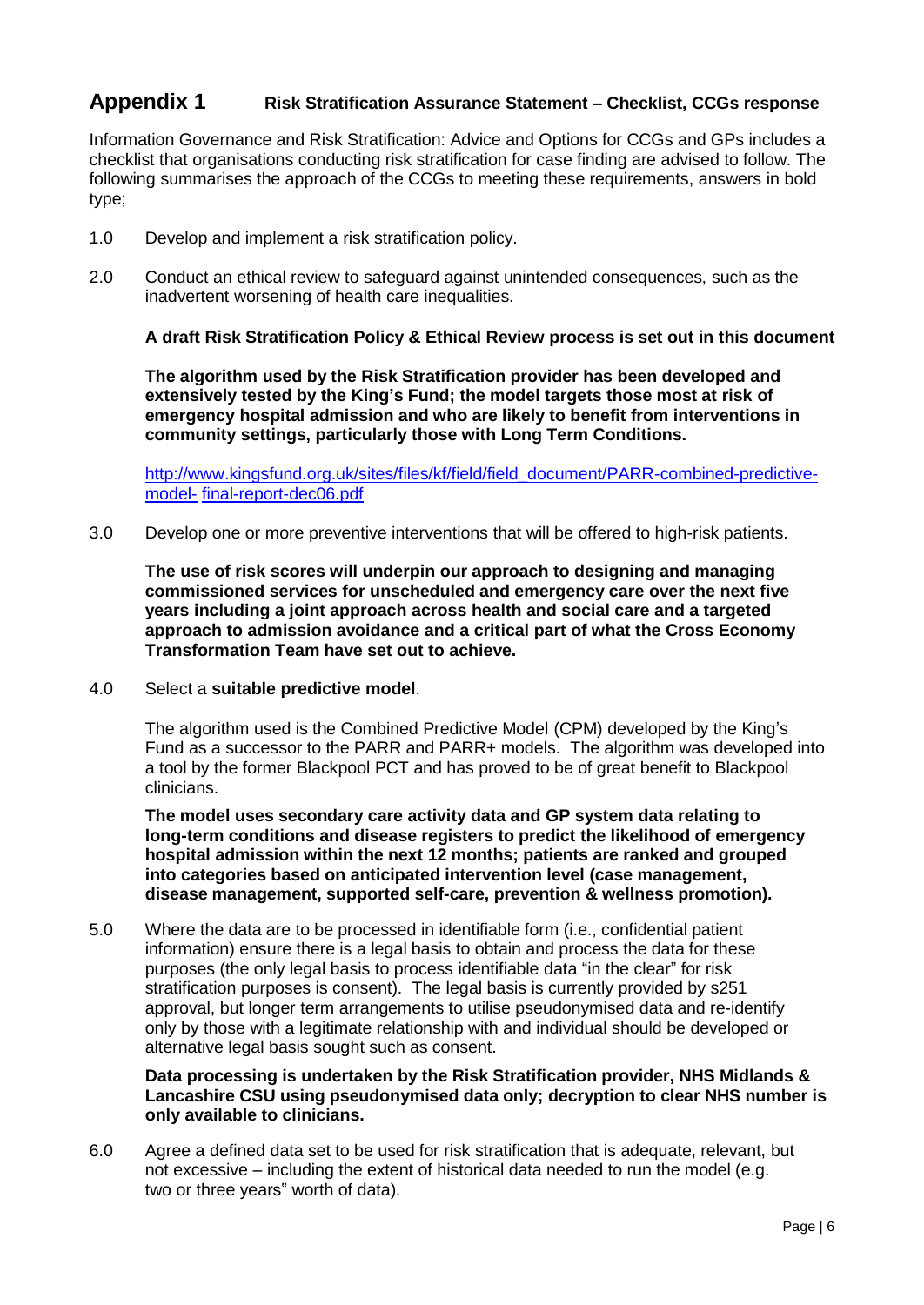#### **When fully implemented for a CCG the CPM utilises the following datasets:**

- Long-term conditions; patients diagnosed with a defined long-term condition at any time
- Events all clinical data entries expect those containing 'sensitive' codes  $^1$  (3 years data)
- Secondary care attendances & admissions (3 years data)
- Out of hours service contacts (3 years data)
- Community contacts (3 years data)
- Community Matron caseloads (snapshot)
- Practice registered population (snapshot)

The minimum required for a basic implementation of the model (with less predictive power) is secondary care activity data and practice register data.

Details of the data set to be used are included in the Information Sharing Agreement for Risk Stratification and the CSU Risk Stratification Processing Document.

7.0 For predictive models that use GP data, consider how the GP data will be obtained (e.g., using the GP Extraction Service [GPES] or directly from the GP system supplier).

GP data is to be extracted by a combination of MIQUEST queries, EMIS Searches and Reports and EMIS-IQ. Data extracts are undertaken by the Primary Care Data Quality team and permission from the practice is always sought prior to any extract being taken.

GP data extracts containing identifiable data are sent directly to the DSCRO $2$  secure data warehouse where they are pseudonymised before being released to the CSU for processing in the Risk Stratification tool.

8.0 Determine whether to use automated decision-taking or human review. With automated decision-taking, the outputs of the tool are used directly to determine which patients should be offered a preventive intervention. With human review, an appropriate clinician, with responsibility for the care of the individual patient, reviews which patients are to be offered preventive services. Their decision is based both on the risk stratification outputs and any other information known to them.

**The GP's will use automated decision-taking and human review. With automated decision-taking, the outputs of the tool are used directly to determine which patients should be offered a preventive intervention. With human review, an appropriate clinician, with responsibility for the care of the individual patient, reviews which patients are to be offered preventive services.**

- 9.0 Ensure that any data service providers being used for risk stratification have appropriate information governance controls in place. These controls include but are not limited to:
	- a) Checks to verify the accuracy of the data and to ensure they are up to date.
	- b) Processes to ensure that the data are not retained longer than necessary by the organisation conducting the risk stratification analysis (i.e. there should be a rolling programme of anonymisation or destruction as the data exceed the defined time period required for the risk stratification tool).

 $1$  Details of exclusions are contained in the CSU 'Risk Stratification Processing Document'

<sup>2</sup> Data Service for Commissioners Regional Office; part of the Health and Social Care Information Centre and legally allowed to receive & process identifiable patient data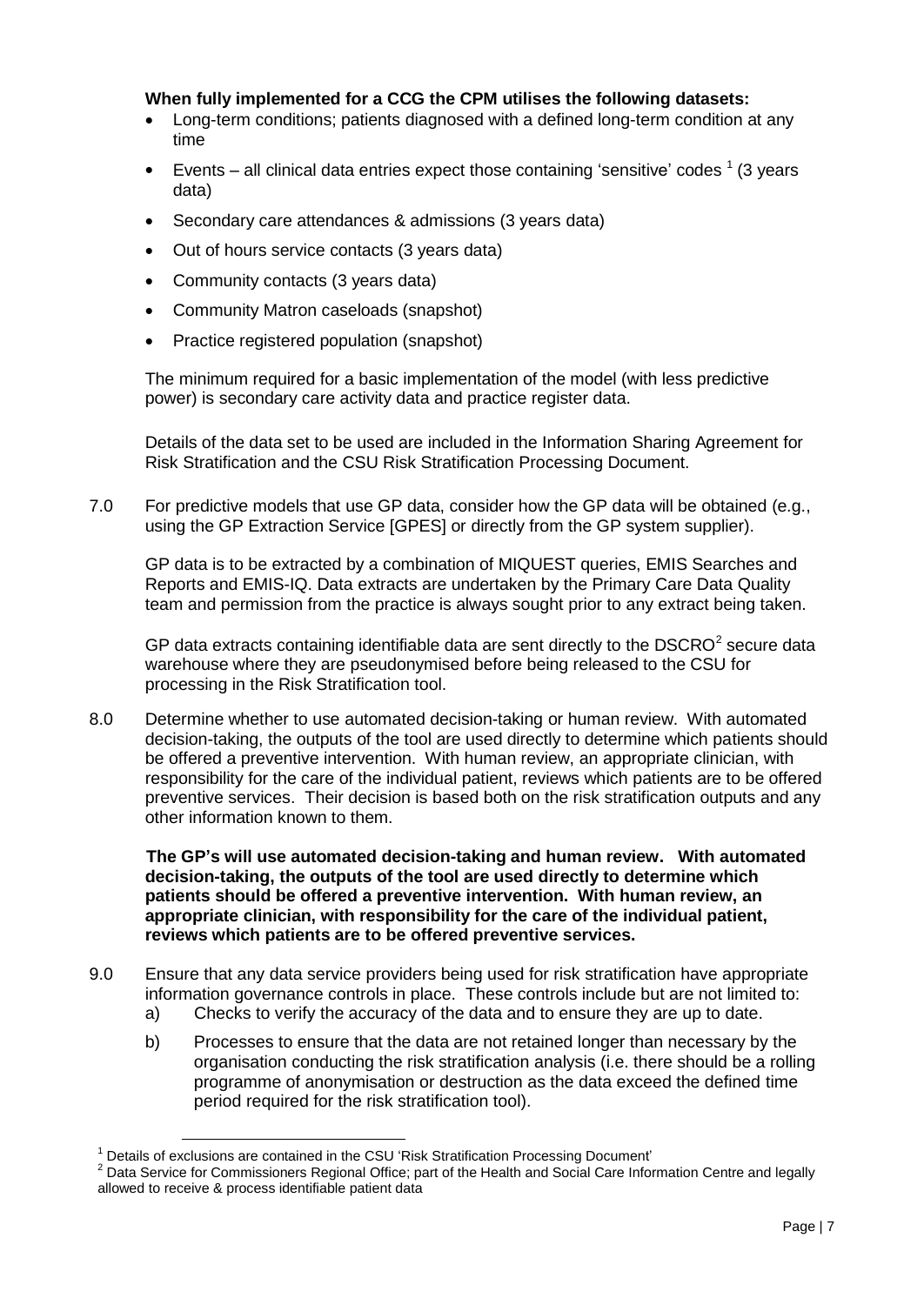c) Checks that the data are not processed outside the European Economic Area unless there are equivalent legal, technical, and organisational measures in place to protect the data appropriately.

Full details of the CSU's processing for Risk Stratification, including details of retention, access controls, etc. are contained in the CSU 'Risk Stratification Processing Document'. Additional details and controls are contained in the Information Sharing Agreement for Risk Stratification.

Both the CSU and the DSCRO have achieved their respective IG toolkit requirements.

- 10.0 Establish appropriate contractual arrangements with any data service providers that:
	- a) Ensure there are appropriate organisational and technical measures in place to protect the data;
	- b) Prevent the unauthorised re-identification, onward disclosure, or further unauthorised or unlawful use of the data; and
	- c) Include mechanisms to manage the contract and audit how the data are being used.
	- d) Include a local process for managing patient objections. Patients may object to the disclosure or use of their personal confidential information, and/or they may object to automated decision-taking.

Each participating GP practice will have an agreement with the CSU Primary Care Data Quality Team to allow access to their systems for Risk Stratification extracts, but only with prior approval from a practice representative.

Each participating practice will also be a co-signatory to the Data Sharing Agreement between practices, CCG and CSU as Data Service Provider.

Full details of the CSU processing, security controls, retention policy, technical measures and management of patient objections are contained in the CSU 'Risk Stratification Processing Document'.

Additional controls are included as part of the Information Sharing Agreement for Risk Stratification.

- 11.0 Develop a communications plan, including communication materials for patients (these materials may be incorporated into wider fair processing information).
- 12.0 Inform patients that their identifiable or weakly pseudonymised data may be used for risk stratification purposes.

GP Practices already provide information for patients regarding use of their data. Work will be undertaken in conjunction with the LMC regarding advice to Practices on communication materials and content.

- posters and leaflets available within the surgery;
- actively providing information at the time of registration and other points of written communication;
- dissemination via local patient groups; and
- Inclusion of the information on the practice website.

Information for patients is provided at the point of care (primary & secondary care) Under these proposals risk stratification will be undertaken using pseudonymised data.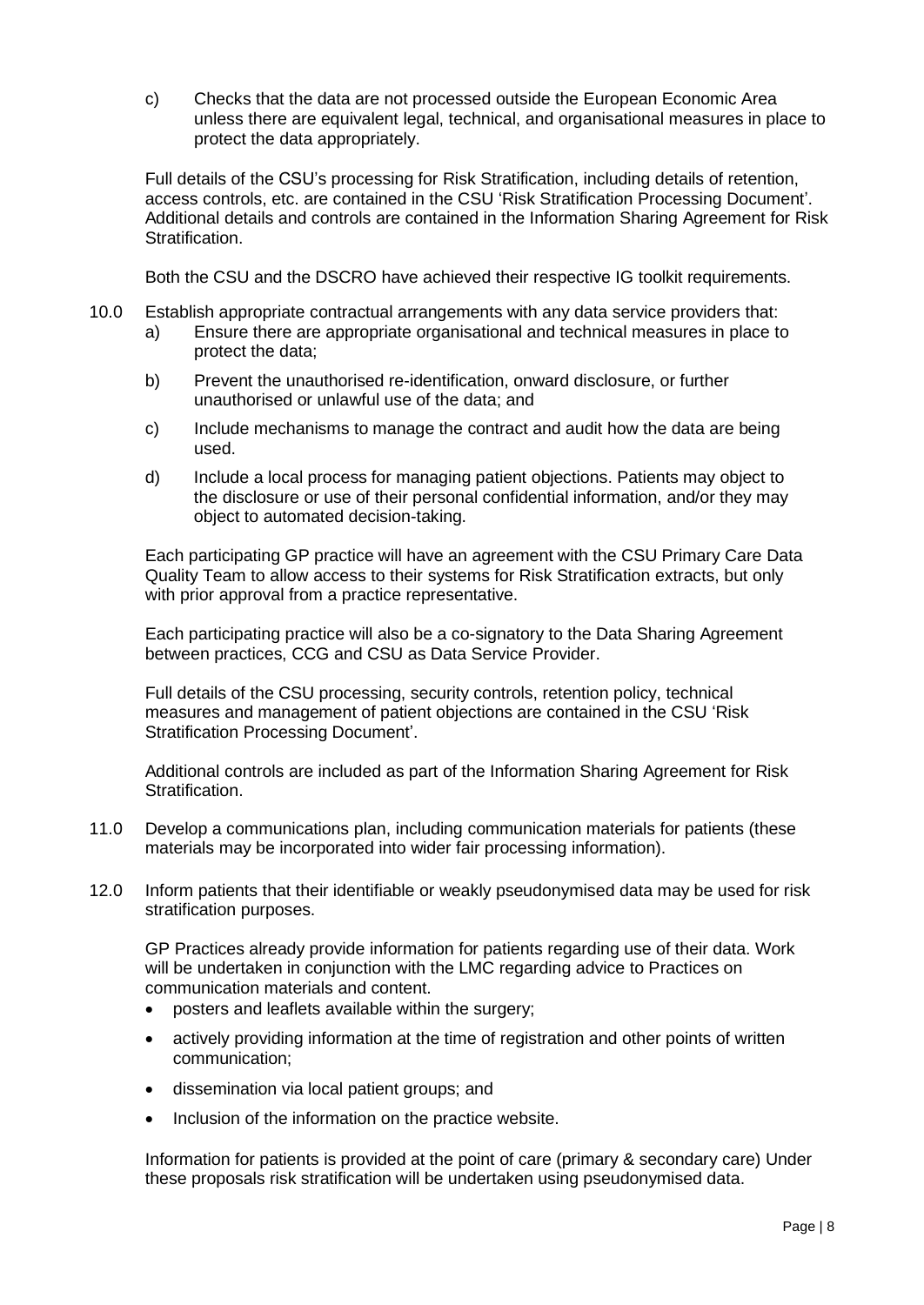13.0 Ensure that only those clinicians who are directly involved in a patients care can see a patients identifiable risk score.

All data processing within the CSU is conducted on pseudonymised data, no CSU or CCG staff has access to clear patient data except for those involved in the development of the tool and reports (and all these are seconded to HSCIC to allow them legal access to clear data).

The reports are delivered to end users through the CSU's Aristotle BI portal; all users are required to register and have their request approved by a nominated practice authoriser (usually a line manager for CSU/CCG staff and a GP or practice manager for practice or community staff). At the point of registration a practice or community users can also request access to clear data on the basis of having a clinical relationship with the patients, and the practice authoriser must explicitly approve this before access is given.

All de-encryption of pseudonymised data is done automatically within the Risk Stratification reports and no users have access to the encryption keys.

14.0 Where a tool provides other clinical information (such as information derived from secondary care data), the GP must ensure that these types of data are relevant and that they have the consent of the patient to view this additional information.

The Combined Predictive Model reports allow for the inclusion of additional information about a patient's activity history with secondary care or community providers, plus details of Community Matron caseloads where applicable. Such data is only presented for the patients that are the direct clinical responsibility of the GP practice concerned.

15.0 Refer patients to preventive services only with their consent.

The use of risk scores will underpin our approach to designing and managing commissioned services for unscheduled and emergency care over the next five years including a joint approach across health and social care and a targeted approach to admission avoidance and a critical part of what the Cross Economy Transformation Team have set out to achieve.

16.0 Conduct Risk Stratification using one of the options outlined in Annex 1 (Page 17) of the original 'Information Governance and Risk Stratification: Advice and Options for CCGs and GPs' document released by NHS England in 2013

The CSU as Risk Stratification provider is using Option B (pseudonymisation at landing).

17.0 Using pseudonymous data, evaluate and refine the risk stratification model used and the preventive interventions offered according to its predictions

The CPM algorithm was developed and extensively tested by the King's Fund. Whilst being implemented in the former Blackpool PCT the project team included clinical input from GPs, Matrons and other clinical staff, as well as Public Health and statistical specialists.

The former Northwest SHA commissioned a piece of work to re-validate the CPM and improve its predictive accuracy.

A project has just been commissioned by the North West DSCRO to compare the predictive accuracy of various Risk Stratification algorithms & tools, including the CPM model used locally.